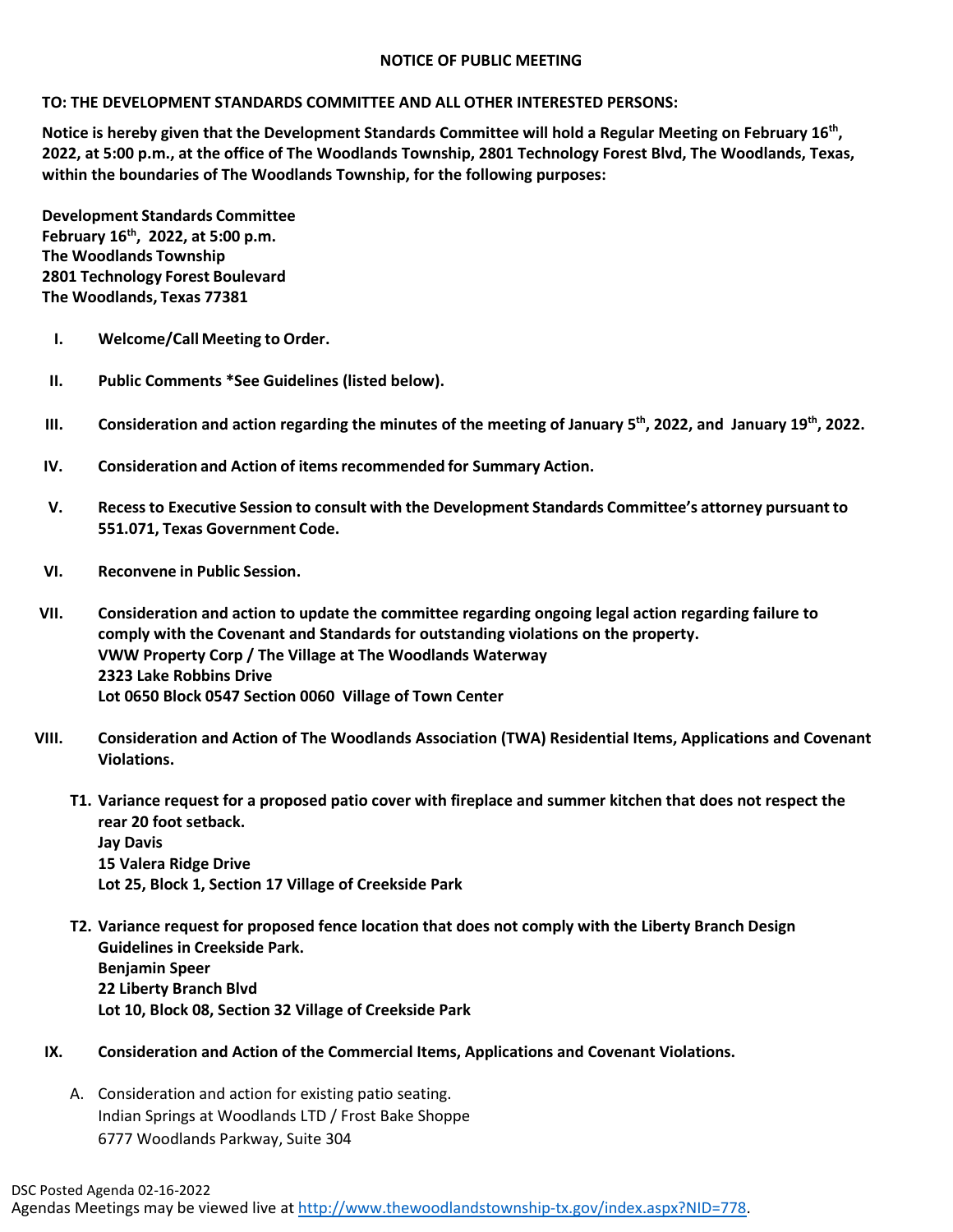Lot 0500 Block 0592 Section 0060 Village of Indian Springs

- B. Consideration and action for existing patio seating and a portable heating unit. Indian Springs at Woodlands LTD / Coco Crepes 6777 Woodlands Parkway, Suite 214 Lot 0500 Block 0592 Section 0060 Village of Indian Springs
- C. Consideration and action for the proposed forest preserve reforestation plan resulting from unapproved mid growth clearing. College Park Property Co. / Sonic 3081 College Park Drive Lot 9059 Block 0555 Section 0999 Village of College Park
- D. Consideration and action for the proposed exterior color change and roof replacement. Northway Church of the Woodlands 8200 Northway Drive Lot 0300 Block 0490 Section 0047 Village of Alden Bridge
- E. Variance request for a proposed sign package for canopy and monument signs that do not include a trademark registration or the street address number; color change to canopy is also proposed. Indian Springs at the Woodlands LTD / HEB Fuel 6767 Woodlands Parkway Lot 0510 Block 0592 Section 0060 Village of Indian Springs
- F. Variance request for the proposed building sign that includes two business names and exceeds the maximum height and logo size allowed. KJS Holdings LLC / Goodyear Adams Automotive 9996 Woodlands Parkway Lot 0800 Block 0458 Section 0046 Village of Sterling Ridge
- G. Consideration and action for the proposed roof replacement and existing parking lot staging areas. Lone Star College 4800 Research Forest Drive Lot 0210 Block 0051 Section 0000 Village of Research Forest
- H. Consideration and action for the existing parking lot staging area. Lone Star College 5000 Research Forest Drive Lot 0803 Block 0051 Section 0000 Village of Research Forest
- I. Variance request for the existing parking lot lighting that exceeds the maximum foot candle level allowed at the property line. 8665 New Trails Drive LLC 8665 New Trails Drive Lot 0235 Block 0547 Section 0999 Village of Research Forest
- J. Consideration and action to the proposed enclosure of an existing outdoor pavilion to create four hitting bays. CC Woodlands LLC / Player Course 8900 Sterling Ridge Drive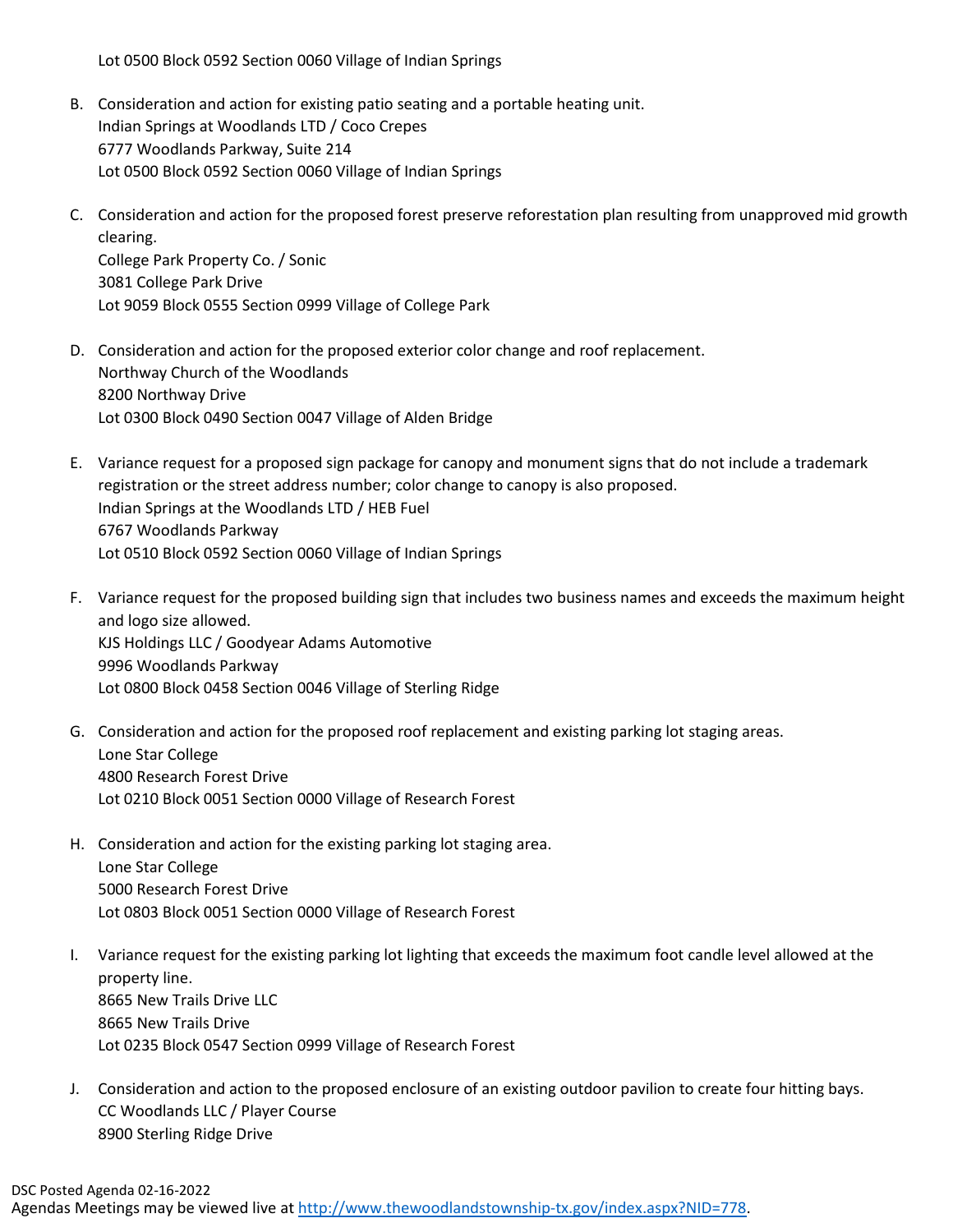Lot 0701 Block 0499 Section 0046 Village of Sterling Ridge

- K. Consideration and action for the existing outdoor heaters. US Regency Alden Bridge LLC / Crust Pizza 8000 Research Forest Drive, Suite 340 Lot 0400 Block 0257 Section 0047 Village of Alden Bridge
- L. Consideration and Action to proceed with legal action, regarding failure to comply with the Covenants and Standards for outstanding violations on the property. Indian Springs at Woodlands Ltd / El Tiempo 6777 Woodlands Parkway, Suite 100 Lot 0500 Block 0592 Section 0060 Village of Indian Springs
- **X. Consideration and Action of the Woodlands Community Association (WCA) Residential Items, Applications and Covenant Violations.**
	- 1. Request for a rehearing from the de la Serna Residence at 27 Huntsmans Horn, regarding the previously approved new home construction that was acted on by the Development Standards Committee in October 2021. Xavier and Alfredo de la Serna 27 Huntsmans Horn Circle Re: 25 Huntsmans Horn Circle Lot 12, Block 01, Section 35 Village of Grogan's Mill
	- 2. Consideration and action for a rehearing that was requested by Amy McIntosh at 23 Gilcrest Forest Ct and Manuel Martinez at 20 Gilcrest Forest Ct. regarding a previously approved variance for a pool that exceeded the maximum hard surface area allowed at 12 Terravale Ct. James Garrett 12 Terravale Court Lot 47, Block 02, Section 11 Village of Panther Creek
	- 3. Variance request for the proposed concept room addition and second story balcony addition that would exceed the maximum living area allowed. James and Shahnaz Kretlow 2608 S Wildwind Circle Lot 02, Block 10, Section 01 Village of Grogan's Mill
	- 4. Variance request for a proposed patio cover and incorporated fireplace and summer kitchen that will encroach the 40' rear building setback line per the neighborhood criteria for the lot. Stephen & Cynthia Smith 50 Lyric Arbor Circle Lot 12, Block 01, Section 38 Village of Cochran's Crossing
	- 5. Variance request for a proposed roof color that is not one the approved roofing colors. Michael Laren Hanson 7 E Rock Wing Place Lot 04, Block 02, Section 32 Village of Panther Creek
	- 6. Variance request for the proposed new home that will cause the lot to exceed the maximum hard surface area allowed and includes a permeable driveway and walkway material that is not considered to be an approved hard surface material.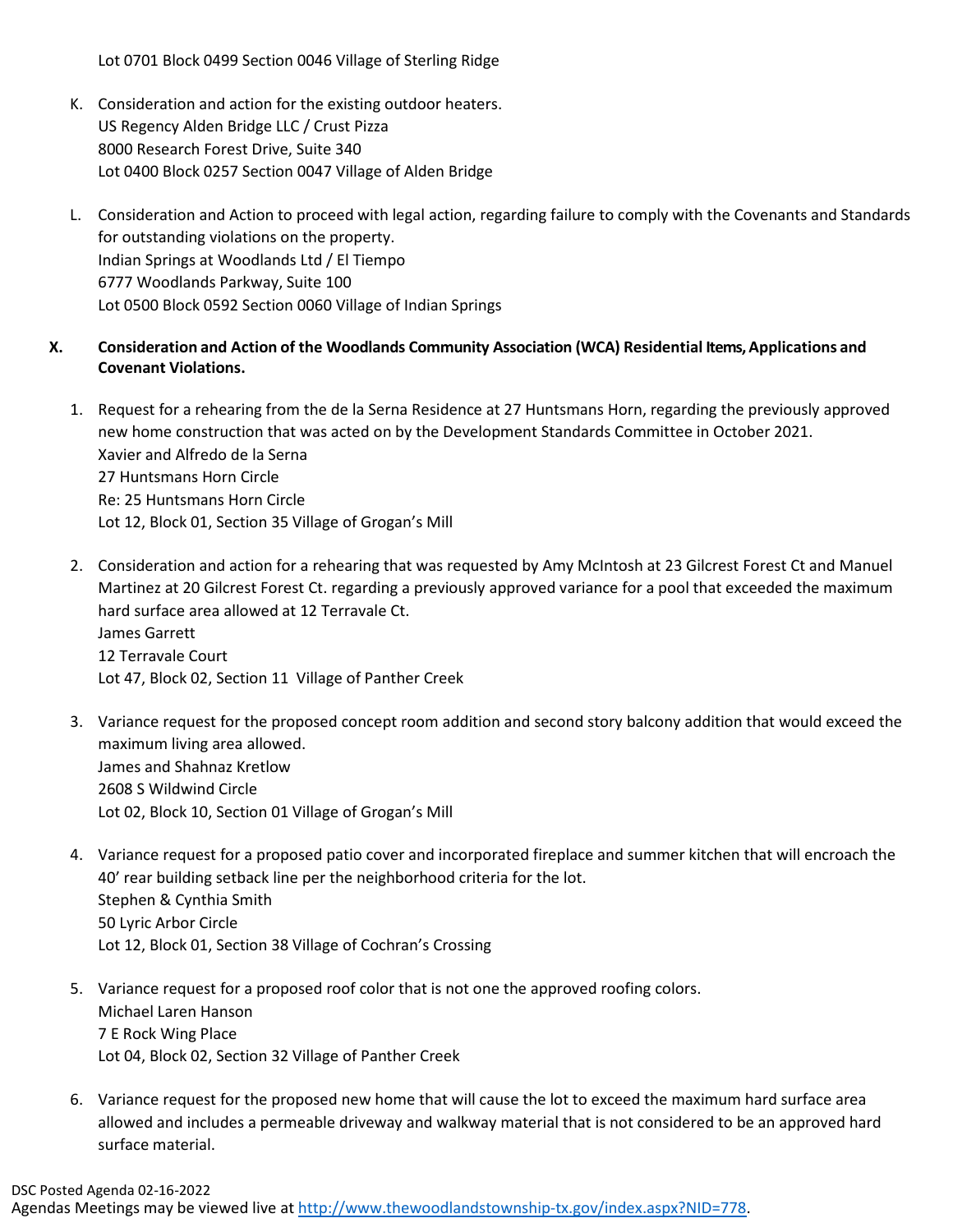Home Expo Showcase LLC 114 South Timber Top Drive Lot 07, Block 01, Section 15 Village of Grogan's Mill

- 7. Variance request for the proposed pool coping that will exceed the maximum hard surface area allowed. Home Expo Showcase LLC 114 South Timber Top Drive Lot 07, Block 01, Section 15 Village of Grogan's Mill
- 8. Variance request for the proposed concept garage addition that will encroach into the twenty-five- foot front setback. Donald and Susan McCormick 16 Painted Cup Ct. Lot 55, Block 01, Section 18 Village of Grogan's Mill
- 9. Variance request for the proposed fence that will not be setback three feet from the front façade. Donald and Susan McCormick 16 Painted Cup Ct. Lot 55, Block 01, Section 18 Village of Grogan's Mill
- 10. Variance request for an existing shed/trash and recycle cart enclosure that is visible to the street. Shea Walker 49 N Deerfoot Cir. Lot 11, Block 02, Section 28 Village of Grogan's Mill
- 11. Variance request for the existing fence was built with the construction side facing the rear neighbor. Shea Walker 49 N Deerfoot Cir. Lot 11, Block 02, Section 28 Village of Grogan's Mill
- 12. Consideration and action to appeal the conditions of approval for their tree removal permit, which approved the removal of 3 trees and required replanting of three thirty-gallon native trees anywhere in the back yard. Sharon Hollingsworth 34 Split Rock Road Lot 02, Block 05, Section 17 Village of Panther Creek
- 13. Variance request for a proposed fence that does not meet the neighborhood criteria, requiring the fence to have a cap that is painted off white and the pickets be painted to match the siding color. Jonathan Douglas Daniel 110 Bitterwood Circle Lot 19, Block 2, Section 20 Village of Panther Creek
- 14. Variance request for the proposed balcony extension that will be located within the twenty-foot rear setback. Cesar Espinosa 55 Huntsman's Horn Cir. Lot 25, Block 01, Section 35 Village of Grogan's Mill
- 15. Variance request for a proposed generator that would encroach more than three feet into the five-foot easement. Gary D and Deborah D Packer trust 3 Regent Square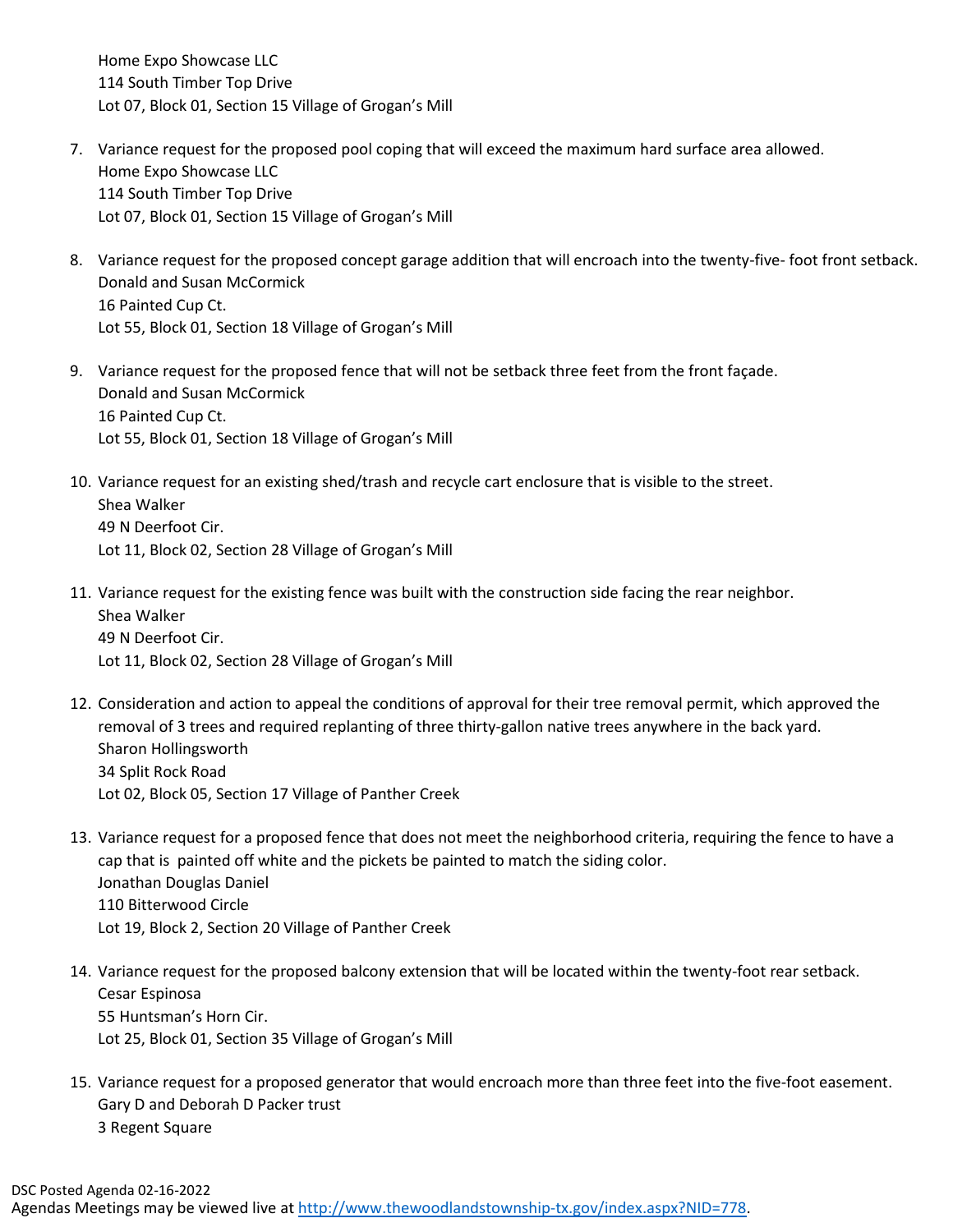Lot 01, Block 01 , Section 45 Village of Panther Creek

- 16. Variance request for a proposed patio cover and incorporated summer kitchen that will encroach past the twentyfive-foot rear building setback line. Christopher & Kimberly Hill 19 Steepbank Drive Lot 30, Block 01, Section 30 Village of Cochran's Crossing
- 17. Variance request for a proposed patio cover and incorporated summer kitchen that will encroach past the rear twenty-five-foot building setback. Corby & Lindsay Callaway 107 E. Shadowpoint Circle Lot 29, Block 05, Section 08 Village of Cochran's Crossing
- 18. Variance request for the proposed patio cover with summer kitchen that would exceed the maximum hard surface area allowed and encroach into the rear twenty-foot setback. Jay Ingram 23 Rustic View Court Lot 16, Block 01, Section 29 Village of Panther Creek
- 19. Consideration and action for the proposed home business. Jake and Chelsea Crocker 35 S. Morningwood Ct. Lot 83, Block 04, Section 38 Village of Grogan's Mill
- 20. Consideration and action for a Short-Term Rental application. Amy & Raymond Rogers 6 Crested Cloud Ct Lot 16, Block 1, Section 51 Village of Grogan's Mill
- 21. Consideration and action for a Short-Term Rental application. Surge Group LLC 2 Quiet Peace Pl Lot 1, Block 2, Section 1 Village of Indian Springs
- 22. Consideration and action for a Short-Term Rental application. Mendez & Meza 18 Hickory Oak Lot57, Block 1, Section 15 Village of Panther Creek
- 23. Consideration and action for a Short-Term Rental renewal application. Kho Iqbacl E' Sultana Perveen 101 Yewleaf Lot10, Block 2, Section 7 Village of Panther Creek
- 24. Consideration and Action to proceed with legal action, regarding failure to comply with the Covenants and Standards for outstanding violations on the property. Jesus Parra Hernandez 7 Purple Top Court